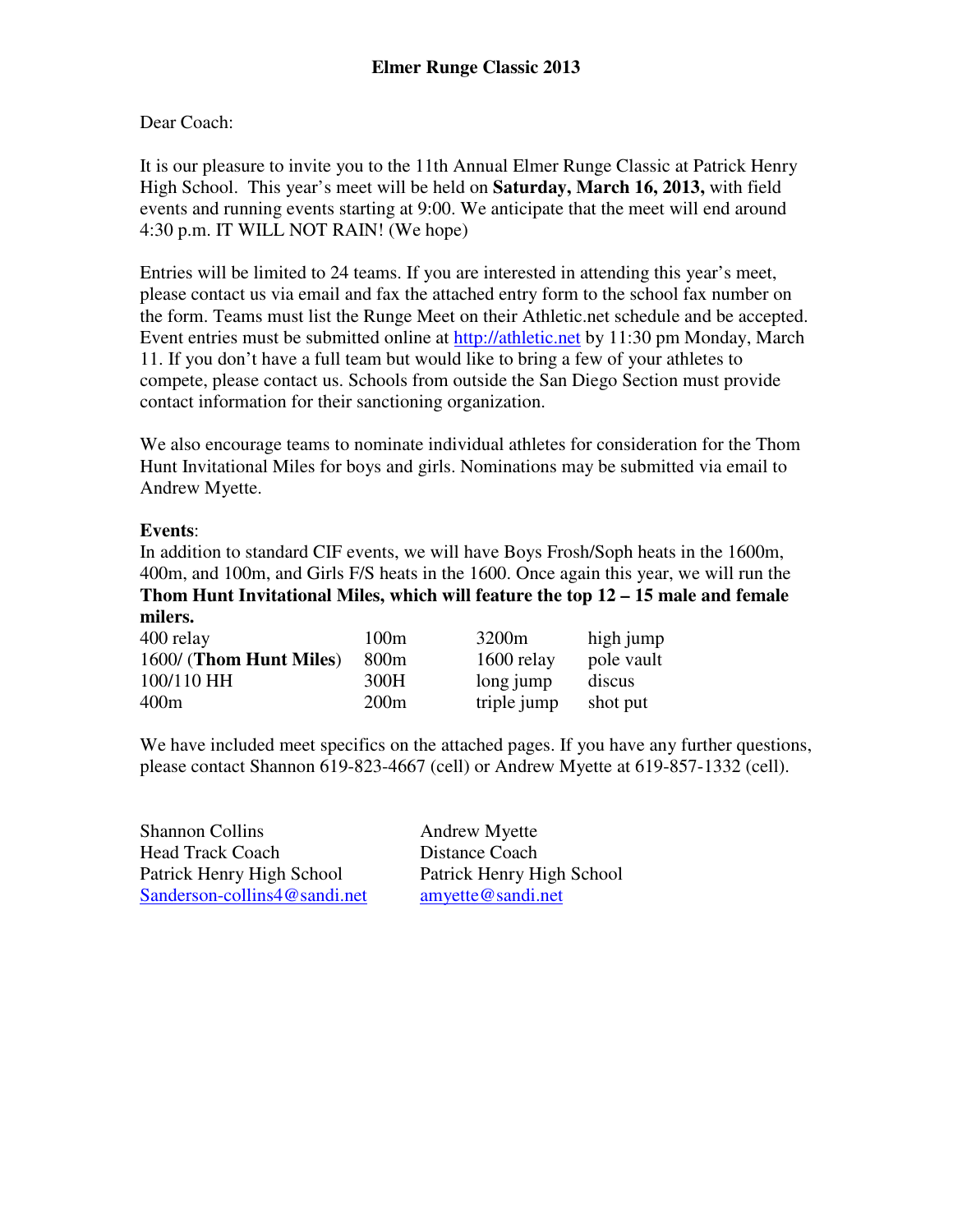## **Meet Specifics:**

| Date:<br><b>Place:</b><br>Time: | Saturday, March 16, 2012<br>Patrick Henry High School, San Diego, CA<br>$9:00$ a.m. $-4:30$ p.m.                                                                                                                                                                                          |  |  |
|---------------------------------|-------------------------------------------------------------------------------------------------------------------------------------------------------------------------------------------------------------------------------------------------------------------------------------------|--|--|
| <b>Facility:</b>                | 9 lane all-weather track, new in January of 2012<br>Shot and discus rings are concrete.                                                                                                                                                                                                   |  |  |
| <b>Entries:</b>                 | Each team will be allowed:<br>1 relay team per each relay event<br>2 athletes in all lane races and field events.<br>2 athletes in the 1600m and 3200m events<br>Flights will be seeded according to athletic.net or override marks.<br>*** Additional heats may be added if necessary*** |  |  |
|                                 | We will use a 3-alley start in the mile and two mile, and will be able to<br>run 27 athletes per race in these two events.                                                                                                                                                                |  |  |
| <b>Trials:</b>                  | Each athlete will be allowed 4 trials in all field events – no finals.                                                                                                                                                                                                                    |  |  |
| <b>Medals:</b><br>$\bullet$     | Standard Events: Top four in each full heat or flight. (Minimum of 1 <sup>st</sup> and<br>$2nd$ in any heat)<br>Winners of the Thom Hunt Mile will receive a plaque (one boy, one girl).<br>$2nd - 6th$ place will medal.                                                                 |  |  |
| <b>Opening Heights:</b>         | High Jump: 4'2" Girls / 5'4" Boys<br>Pole Vault: 7'0" Girls/ 9'6" Boys                                                                                                                                                                                                                    |  |  |
| Cost:                           | \$150 per team / \$300 for both a men's and a women's team Due<br><b>ASAP</b>                                                                                                                                                                                                             |  |  |
| <b>Admission:</b>               | \$5.00 adults; \$3.00 students (with ID card) and children under 12                                                                                                                                                                                                                       |  |  |
| <b>Spikes:</b>                  | 3/16 <sup>th</sup> needle spikes. Athletes found competing in other spikes will be<br>disqualified.                                                                                                                                                                                       |  |  |
| Food:                           | A full snack bar will be available on both sides of the stadium.                                                                                                                                                                                                                          |  |  |
| <b>T-Shirts:</b>                | <b>Elmer Runge Classic T-Shirts on sale</b>                                                                                                                                                                                                                                               |  |  |

**Code of Conduct: All CIF rules for attire/uniforms and electronic devices will be enforced. This means NO ELECTRONIC DEVICES will be permitted on the infield.**